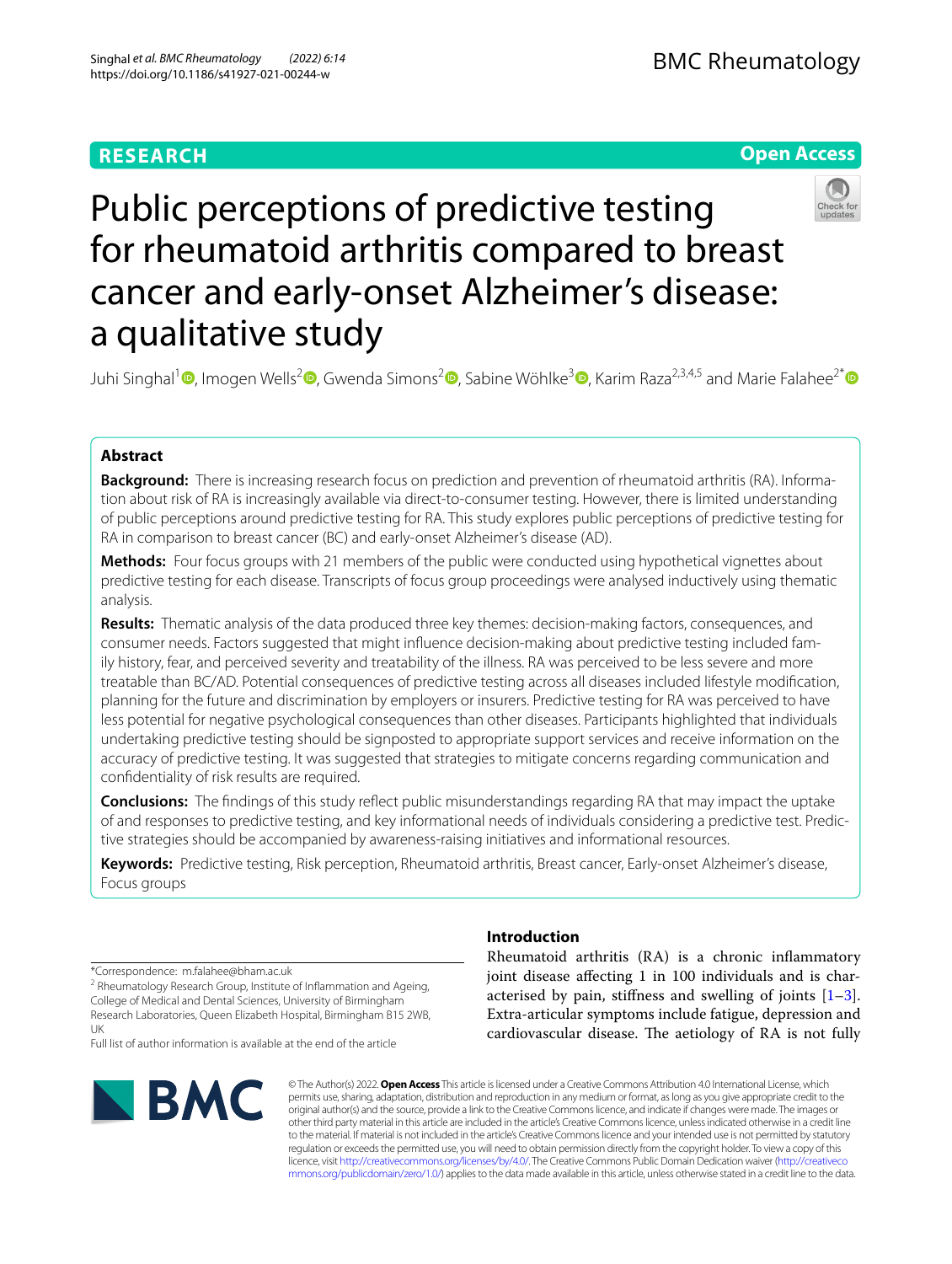understood, but several risk factors have been identifed including HLA-DRB1 allele expression, a positive family history, smoking, obesity, and poor dental health  $[4]$  $[4]$ . Many patients have RA-related autoantibodies, notably rheumatoid factor and anti-cyclic citrullinated peptide antibody, which can be present for several years before the onset of symptoms [\[5](#page-11-3)–[7\]](#page-11-4). Early diagnosis and treatment initiation improves clinical outcomes by slowing disease progression and increasing the chance of disease-modifying anti-rheumatic drug-free remission [\[8](#page-11-5), [9\]](#page-11-6). There is currently no cure for RA, and despite therapeutic interventions, a proportion of patients will still develop irreversible joint damage and loss of function. RA presents signifcant personal and economic burden due to increased healthcare use, disability and reduced ability to work  $[10-12]$  $[10-12]$ .

Pre-clinical phases of RA represent windows within which it may be possible to identify individuals at-risk of developing the disease [\[7](#page-11-4)]. Research efforts are being increasingly directed towards the accurate identifcation of individuals at-risk of RA to facilitate preventive interventions. As the development of predictive algorithms continues and prevention trials are ongoing, it is increasingly likely that disease risk estimates for RA based on clinical variables, genetics, and other biomarkers will become available to members of the public via healthcare professionals or commercial providers  $[13, 14]$  $[13, 14]$  $[13, 14]$  $[13, 14]$ . Therefore, it is important to understand public opinion and needs around predictive testing for RA, to inform policy and regulation in this context. Stakeholder perceptions of predictive testing for RA will inform future development of tailored information resources and preventive strategies.

Previous qualitative research has explored the perspectives of patients with RA, frst-degree relatives and seropositive individuals (with and without clinically suspect arthralgia) on predictive testing  $[14–19]$  $[14–19]$  $[14–19]$  $[14–19]$ . Findings from these studies revealed concerns regarding the probabilistic nature of the risk information and potential negative psychosocial impacts. These studies emphasised a need for better psychological support, efective communication of risk information and adequate provision of information in order to facilitate decision-making about whether to undertake predictive testing. In addition, a lack of understanding about RA and its associated risk factors was noted. Studies on stakeholder perceptions about predictive testing for other diseases have highlighted social and ethical issues associated with risk information [\[20](#page-11-12)–[22\]](#page-11-13).

Comparisons across disease areas can provide valuable insights into perceptual variability and information needs [[20\]](#page-11-12). No studies to date have explored the perceptions of members of the general public about predictive testing for RA, or how these may relate to testing for other diseases. The present study explores the differences and similarities in attitudes towards predictive testing for RA with those for breast cancer (BC) and early-onset Alzheimer's disease (AD). These diseases differ in terms of the availability of treatments, and public perceptions about their severity and controllability  $[20]$  $[20]$ . The perceptions of the public may identify additional ethical concerns and barriers to efective communication of risk status. The findings will facilitate future clinical implementation of predictive tools for RA that incorporate information about genetic and other biomarkers, by providing insight into the educational and psychological support needs of individuals considering predictive testing.

## **Materials and methods**

### **Study design**

This study was a qualitative study, with an inductive approach, using focus groups following a structured discussion guide incorporating case vignettes [[23\]](#page-11-14). Focus group with members of the general public were conducted at the Medical School of the University of Birmingham, United Kingdom (UK) between September and October 2017, as part of an international multi-centre comparative study of public perceptions of recent developments in genetic testing [\[24](#page-11-15), [25](#page-11-16)]. Ethical approval was granted by the University of Birmingham Science, Technology, Engineering and Mathematics Ethical Review Committee (ERN\_17-0298). Study reporting follows the Consolidated Criteria for Reporting Qualitative Research (COREQ) guidelines  $[26]$ . The completed COREQ checklist is provided in Additional file [1.](#page-10-0) The focus groups were facilitated by MF and GS (both female academic psychologists (PhDs) with expertise in mixed methods and behavioural rheumatology). The discussions were led by MF, whilst GS took feld notes and provided practical support. One focus group was additionally attended and observed by IW, a female postgraduate doctoral research student with a background in health psychology, for training purposes.

#### **Recruitment**

Eligible participants were 18 years of age or older, able to attend a focus group at the University of Birmingham, and able to participate in a focus group conducted in English. Participants were recruited between June and October 2017. Recruitment was facilitated by posters distributed via a web-based recruitment platform for members of the public and social media networks. The study was additionally advertised via electronic mailing lists and virtual bulletin boards associated with the University of Birmingham. Those interested in taking part were asked to contact the researchers to register interest for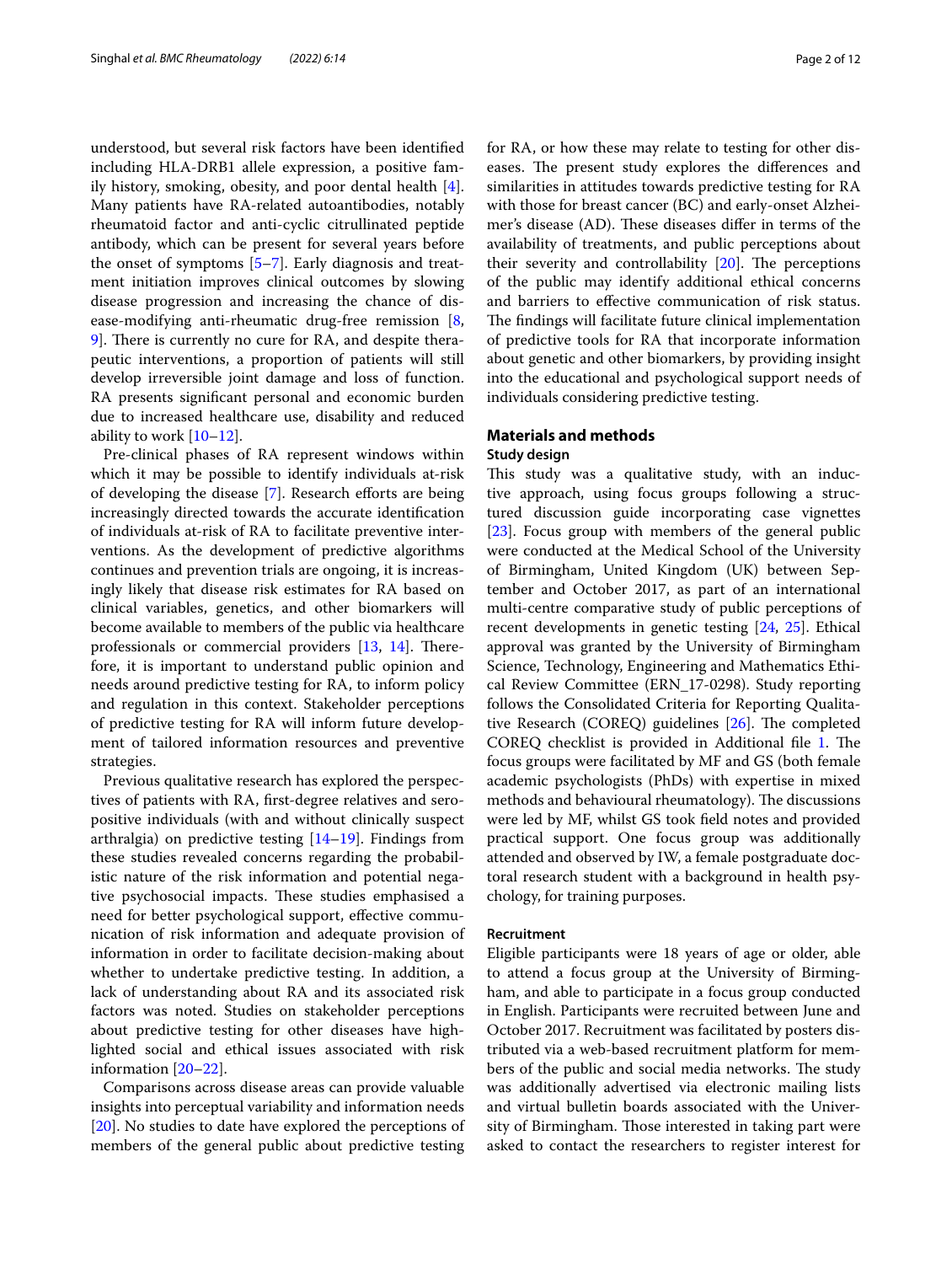further information via telephone or email. As participants were not approached by researchers we are unable to describe the characteristics or reasons of potential participants who chose not to participate. Potential participants were provided with a Participant Information Sheet and a summary of topics to be discussed during the focus groups, in advance of their participation in the focus groups. However, no information about the disease areas to be discussed was provided in advance of the focus groups. Individuals were contacted via phone or email to arrange participation in a focus groups. Participants were ofered an incentive of £15 shopping vouchers in return for participating in the focus group.

## **Data collection**

Participants were advised they could withdraw from the study at any time without consequence or providing a reason. Written informed consent was obtained from all participants prior to taking part in the focus group. Participants were not previously known to the researchers, and researchers introduced their role, experience, and interest in the research topic to participants at the start of each focus group. Each participant was assigned an identifcation number. Participants were identifed by number, and not by name on all study documents, including focus group transcripts. Participants completed a background questionnaire gathering sociodemographic information.

Focus groups were guided by a semi-structured interview schedule shown in Additional fle [2.](#page-10-1) Participants were asked to discuss three hypothetical vignettes describing situations where an individual considers undertaking predictive testing for BC, early-onset AD and RA respectively. The order of presentation of the vignettes was fxed across the focus groups. After each vignette was introduced, PowerPoint slides were used to present hypothetical results of the predictive tests to encourage further discussion (Additional fle [2](#page-10-1)). Risk results were presented as natural frequencies (e.g. 20 out of 100 people) and using icon arrays. Development of the vignettes for BC and early-onset AD is described in detail elsewhere  $[24, 25]$  $[24, 25]$  $[24, 25]$ . The vignette relating to RA was developed with input from KR, a male Professor of Rheumatology and Honorary Consultant Rheumatologist with expertise in risk assessment for RA [[27,](#page-11-18) [28](#page-11-19)].

Participants were informed that there is currently no cure for RA, though for many people the symptoms can be managed with long-term immunomodulatory medication, especially if diagnosed at an early stage. After initial discussion about the value of predictive testing for RA, participants were asked to imagine that a person receives test results that reveal their risk of developing RA before the age of 55 is 20%. Participants were then prompted to discuss how this result would afect the recipient's wellbeing and lifestyle, and who, if anyone the recipient should share the result with. Participants were asked to compare their responses for the RA vignette with those for the preceding vignettes relating to BC and early-onset AD. Following each focus group, the facilitators reviewed the main themes discussed, practical considerations and, where appropriate, whether thematic saturation had been achieved.

### **Data analysis**

The focus groups were audio-recorded and transcribed verbatim using an independent transcription company. The objectives of the analysis were to explore perceptions of predictive testing for RA, and compare them with those for BC and early-onset AD. Analysis of the transcripts was conducted following an inductive thematic approach, facilitated by the NVivo software (version 12.0) and supplemented with researchers field notes  $[29]$  $[29]$ . The data were coded independently by JS and IW. Continuous comparison of the codes and development of themes was undertaken by discussion within the entire research team until there was consensus that thematic saturation had been reached.

## **Results**

#### **Participant characteristics**

Four focus groups were conducted with a total of 21 participants, including 13 females (61.9%). The majority of the participants were aged between 18 and 35 (61.9%) and had no children (66.7%). Participants were ethnically diverse with six individuals identifying as Asian (28.6%) and three individuals identifying as Black or African-Caribbean (14.3%). 11 participants (52.4%) were employed either full-time or part-time, and nine participants (42.9%) attained a degree-level of education. Some participants had prior experience of genetic testing (28.6%) and genetic screening  $(4.8\%)$ . The characteristics of the participants are presented in Table [1.](#page-3-0) The durations of the focus groups were between 90 to 120 min, and group size varied between four to seven participants.

## **Codes and themes**

Three key themes were identified: decision-making factors, consequences and consumer needs. The key themes and subthemes are summarized in Table [2](#page-4-0) and described below using supporting quotations, referred to in the text using  $'Q'$  followed by the code number. The supporting quotations are presented in Tables [3,](#page-5-0) [4](#page-7-0), and [5](#page-9-0).

### *Factors afecting decision‑making about predictive testing*

This key theme describes participants' views on factors that infuence an individual's decision to engage in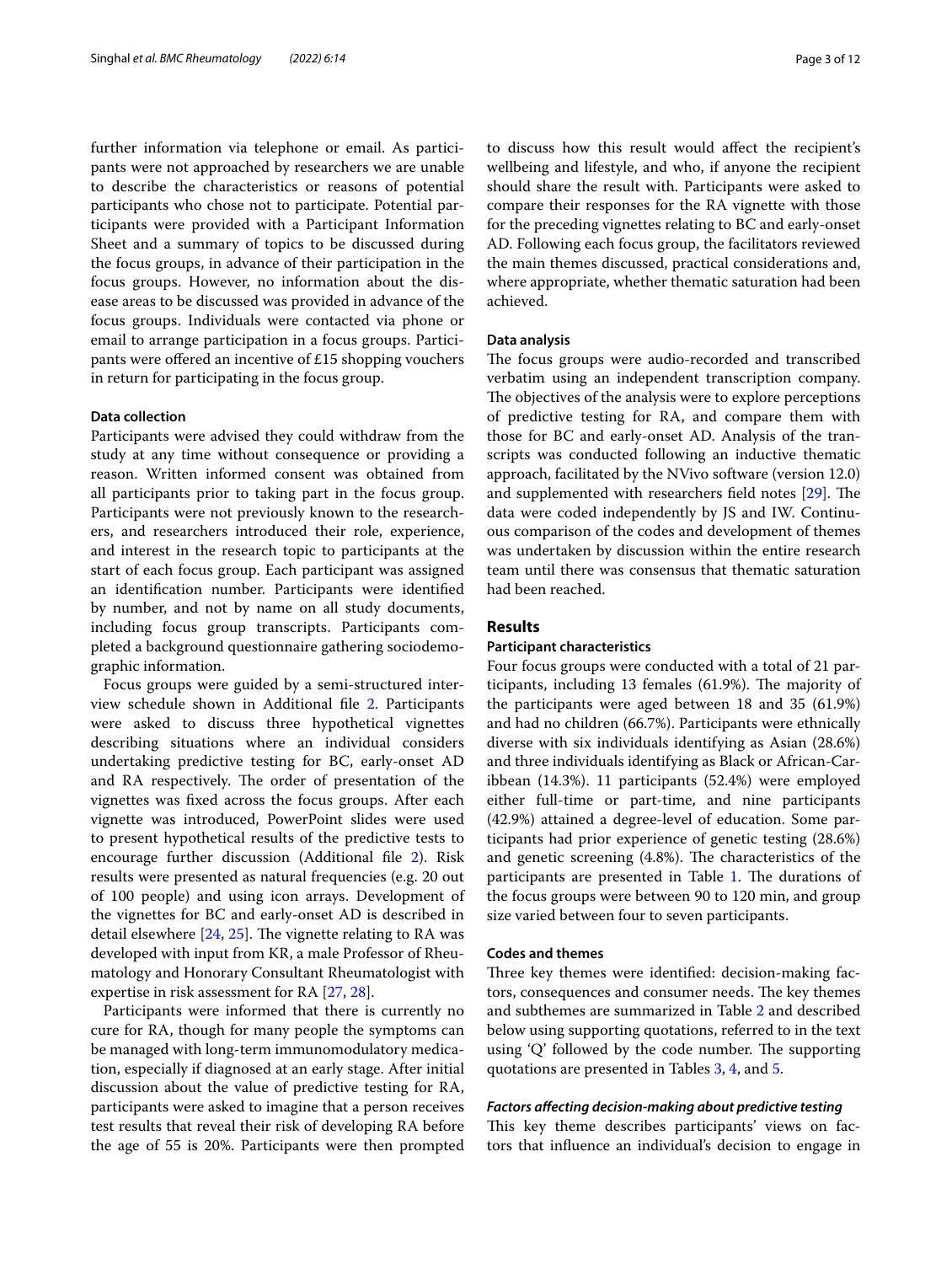| Participant<br><b>ID</b> number | Gender Age |           | <b>Marital status</b> | Children  | <b>Employment status</b> | Highest level of education | Ethnicity              | <b>Experience</b><br>with GT or<br>GS |
|---------------------------------|------------|-----------|-----------------------|-----------|--------------------------|----------------------------|------------------------|---------------------------------------|
| 1                               | Male       | $51 - 70$ | Married               | Yes       | Self-employed            | Degree level               | Other Asian            | <b>No</b>                             |
| 2                               | Female     | $51 - 70$ | Single                | No        | Employed                 | Postgraduate qualification | White British          | Yes (GT only)                         |
| 3                               | Female     | $51 - 70$ | Married               | Yes       | Employed                 | GCSF/O level               | White British          | Yes (GT only)                         |
| 4                               | Male       | $26 - 35$ | Single                | No        | Employed                 | Degree level               | Asian Pakistani        | <b>No</b>                             |
| 5                               | Male       | $71 +$    | Married               | Yes       | Self-employed            | Postgraduate qualification | White British          | Yes                                   |
| 6                               | Female     | $51 - 70$ | Married               | Yes       | Retired                  | GCSE/O level               | White British          | <b>No</b>                             |
| 7                               | Female     | $26 - 35$ | Single                | <b>No</b> | Student                  | Degree level               | <b>Black Caribbean</b> | <b>No</b>                             |
| 8                               | Male       | $26 - 35$ | Single                | <b>No</b> | Employed                 | Degree level               | White British          | <b>No</b>                             |
| 9                               | Female     | $26 - 35$ | Single                | Yes       | Employed                 | Postgraduate qualification | White British          | <b>No</b>                             |
| 10                              | Male       | $51 - 70$ | Married               | Yes       | Unemployed               | Vocational qualification   | Asian Indian           | <b>No</b>                             |
| 11                              | Female     | $18 - 25$ | Single                | No        | Student                  | Degree level               | White British          | Yes (GT only)                         |
| 13                              | Female     | $26 - 35$ | Single                | No        | Employed                 | Degree level               | White British          | Yes (GT only)                         |
| 15                              | Female     | $26 - 35$ | Single                | <b>No</b> | Employed                 | Postgraduate qualification | Asian Indian           | <b>No</b>                             |
| 17                              | Male       | $51 - 70$ | Single                | No        | Employed                 | Degree level               | White British          | <b>No</b>                             |
| 18                              | Male       | $18 - 25$ | Partnership           | <b>No</b> | Employed                 | A-level                    | White British          | <b>No</b>                             |
| 19                              | Female     | $18 - 25$ | Single                | No        | Employed, Student        | A-level                    | Asian Chinese          | <b>No</b>                             |
| 20                              | Female     | $18 - 25$ | Partnership           | No        | Employed, Student        | Degree level               | Mixed Caribbean        | <b>No</b>                             |
| 21                              | Female     | $26 - 35$ | Single                | <b>No</b> | Student                  | Degree level               | N/A                    | <b>No</b>                             |
| 22                              | Female     | $26 - 35$ | Single                | No        | Student                  | Postgraduate qualification | Other White            | No                                    |
| 23                              | Female     | $18 - 25$ | Single                | No        | Student                  | A-level                    | <b>Black African</b>   | No                                    |
| 24                              | Male       | $71 +$    | Married               | Yes       | Retired                  | Postgraduate qualification | Mixed Asian            | Yes (Both)                            |

<span id="page-3-0"></span>

|  | Table 1 Participant characteristics |  |
|--|-------------------------------------|--|
|--|-------------------------------------|--|

*GT* genetic testing, *GS* genetic screening

predictive testing, and how this varies according to disease context. Factors mentioned include perceived severity and treatability of the illness, family history, fear of a negative outcome, age, occupation, health attitudes, social upbringing, co-morbidities, existing health services and media. The supporting quotations are shown in Table [3](#page-5-0).

Participants were more likely to have positive views about predictive testing if they perceived a disease as severe and life-threatening. Early-onset AD was perceived as most severe and was likened to a "death sentence" (Q1–2), whereas RA was regarded as the least severe and was not perceived to be life-threatening  $(Q3-4)$ . The participants described RA as a disease of "just achy joints and cranky knees"(Q5). Conversely, participants stated that, compared with testing for RA, individuals may be less likely to undergo predictive testing for early-onset AD and BC, due to the fear of discovering they may be at high-risk of AD or BC. (Q7–9). Being identifed as being at high risk of RA appeared to be less fear-provoking.

The participants' views on predictive testing were influenced by the perceived treatability of a disease. Participants stated that they would be less likely to engage in predictive testing for early-onset AD compared to BC, since there is currently limited pharmacological treatment for this condition (Q10–11). Participants further stated that they would be more likely to engage in predictive testing for RA if preventive strategies were available (Q12).

Family history seemed to variably afect decisions regarding predictive testing. Participants suggested that individuals with a family history of early-onset AD or RA would be less likely to undertake predictive testing since they may already be aware of their increased susceptibility (Q13–15). However, participants also stated that witnessing the efect of BC or early-onset AD on a family member would motivate an individual to undertake predictive testing (Q16–18). Some participants suggested that individuals would be more likely to undergo predictive testing for early-onset AD and BC if they had dependents, particularly children (Q19–22). In contrast, being a parent or carer was not perceived to infuence an individual's decision to engage in predictive testing for RA.

Age was suggested to afect the decision to undertake predictive testing (Q23–25) for all of the diseases that were discussed, including RA. Participants stated that younger individuals may be less likely to engage in predictive testing across all diseases, since they may be less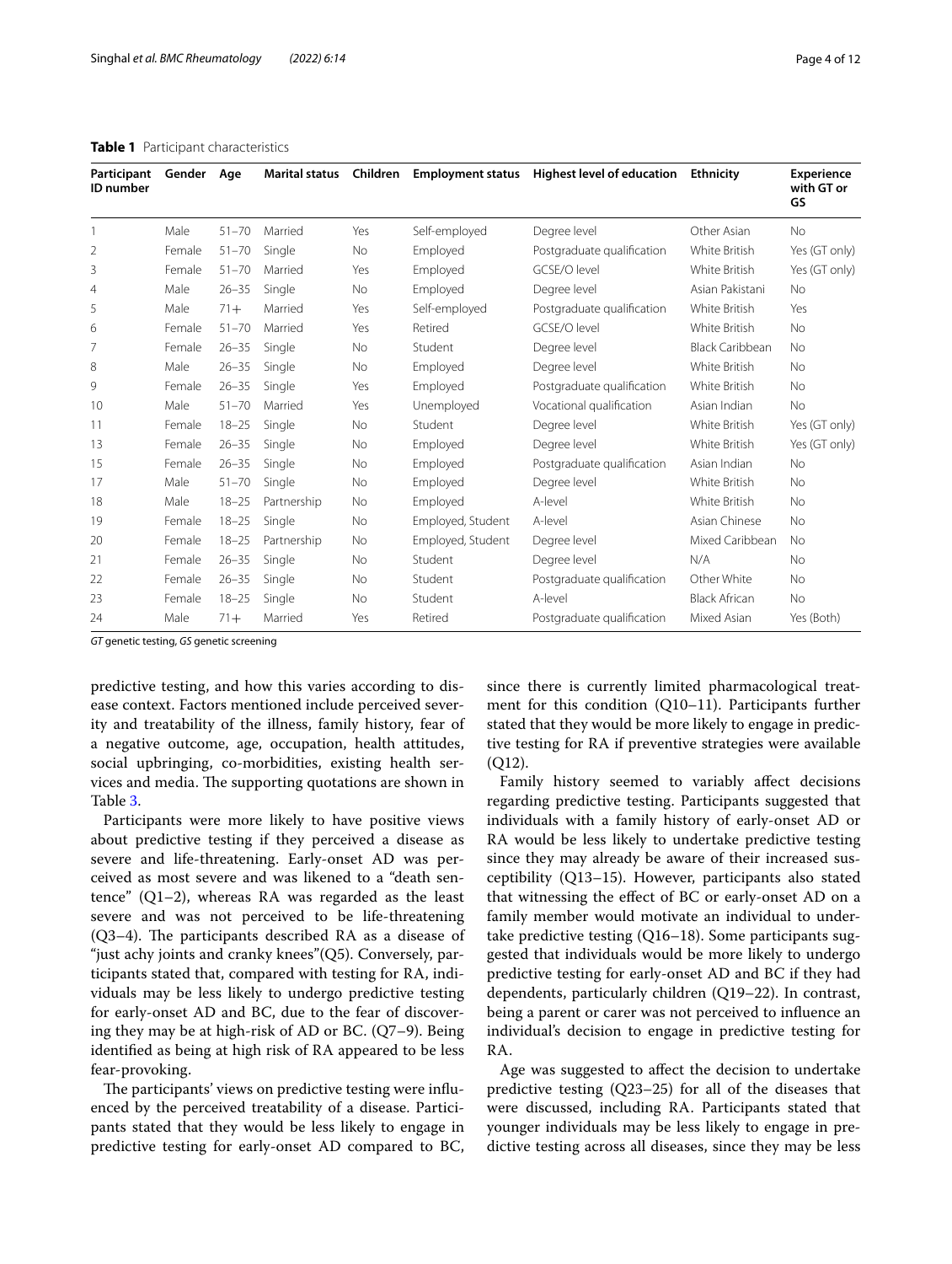#### <span id="page-4-0"></span>**Table 2** Overview of themes and sub-themes

| <b>Theme</b>                                                     | Subtheme                                    | Diseases discussed* |
|------------------------------------------------------------------|---------------------------------------------|---------------------|
| Decision-making factors influencing uptake of predictive testing | Perceived severity of disease               | RA BC AD            |
|                                                                  | Fear of being identified as at high risk    | <b>BC AD</b>        |
|                                                                  | Treatability of disease                     | RA BC AD            |
|                                                                  | Family history                              | RA BC AD            |
|                                                                  | Family structure                            | <b>BC AD</b>        |
|                                                                  | Age                                         | RA BC AD            |
|                                                                  | Health attitudes                            | RA BC               |
|                                                                  | Upbringing                                  | RA BC AD            |
|                                                                  | Comorbidities                               | <b>BC</b>           |
|                                                                  | Research                                    | RA BC AD            |
|                                                                  | Occupation                                  | <b>RA</b>           |
|                                                                  | Existing screening services                 | BC.                 |
|                                                                  | Media                                       | BC.                 |
| Potential consequences of predictive testing                     | Lifestyle modification                      | RA BC AD            |
|                                                                  | Future planning                             | RA BC AD            |
|                                                                  | Responsibility to Disclose Risk Information | RA BC AD            |
|                                                                  | Risk of discrimination                      | RA BC AD            |
|                                                                  | Psychological impact                        | <b>BC AD</b>        |
|                                                                  | Support                                     | BC                  |
|                                                                  | Self-learning                               | <b>RA</b>           |
|                                                                  | Early diagnosis                             | BC                  |
| Information and support needs of consumers of predictive testing | Test accuracy                               | RA BC AD            |
|                                                                  | Risk management                             | RA BC               |
|                                                                  | Communication of risk information           | RA BC               |
|                                                                  | Support services                            | BC                  |

\**RA* rheumatoid arthritis, *BC* breast cancer, *AD* Alzheimer's disease

concerned about disease onset which was perceived to occur in the later stages of life. Health attitudes and behaviours were suggested to infuence decision making regarding predictive testing across disease areas, particularly in relation to willingness to modify lifestyle to reduce disease risk (Q26–27).

Other factors perceived to infuence the likelihood of an individual engaging in predictive testing for all disease areas were level of education and the presence of co-morbidities (Q28–30). It was suggested that facilitating research advancements in personalised medicine may additionally motivate individuals to undertake predictive testing (Q32). Participants noted that an individual's occupation and career aspirations may afect their interest in predictive testing for RA (Q33).

External factors such as existing healthcare services and media were also perceived to infuence the uptake of predictive testing for BC. Participants stated that individuals may be less likely to undergo predictive testing for BC since a screening programme already exists (Q34– 35). It was suggested that interest in predictive testing for BC may be greater than for other conditions due to greater awareness raised by high-profle celebrities (Q36).

#### *Potential consequences of predictive testing*

This theme describes participants' views on the potential consequences of engaging in predictive testing and how this may vary according to disease context. Potential consequences of predictive testing discussed included lifestyle modifcations, advanced future planning, research advancements, psychological efects, responsibility to disclose risk information to family members, risk of discrimination, early diagnosis and opportunities for self-learning. The supporting quotations are shown in Table [4](#page-7-0).

Participants stated that individuals may be more likely to address their lifestyle to reduce their risk of developing the disease as a result of predictive testing for each of the diseases studied; for example smoking cessation, eating a balanced diet and exercising (Q37–40) were mentioned. However, participants also noted that individuals identifed as low-risk of developing RA and BC may feel falsely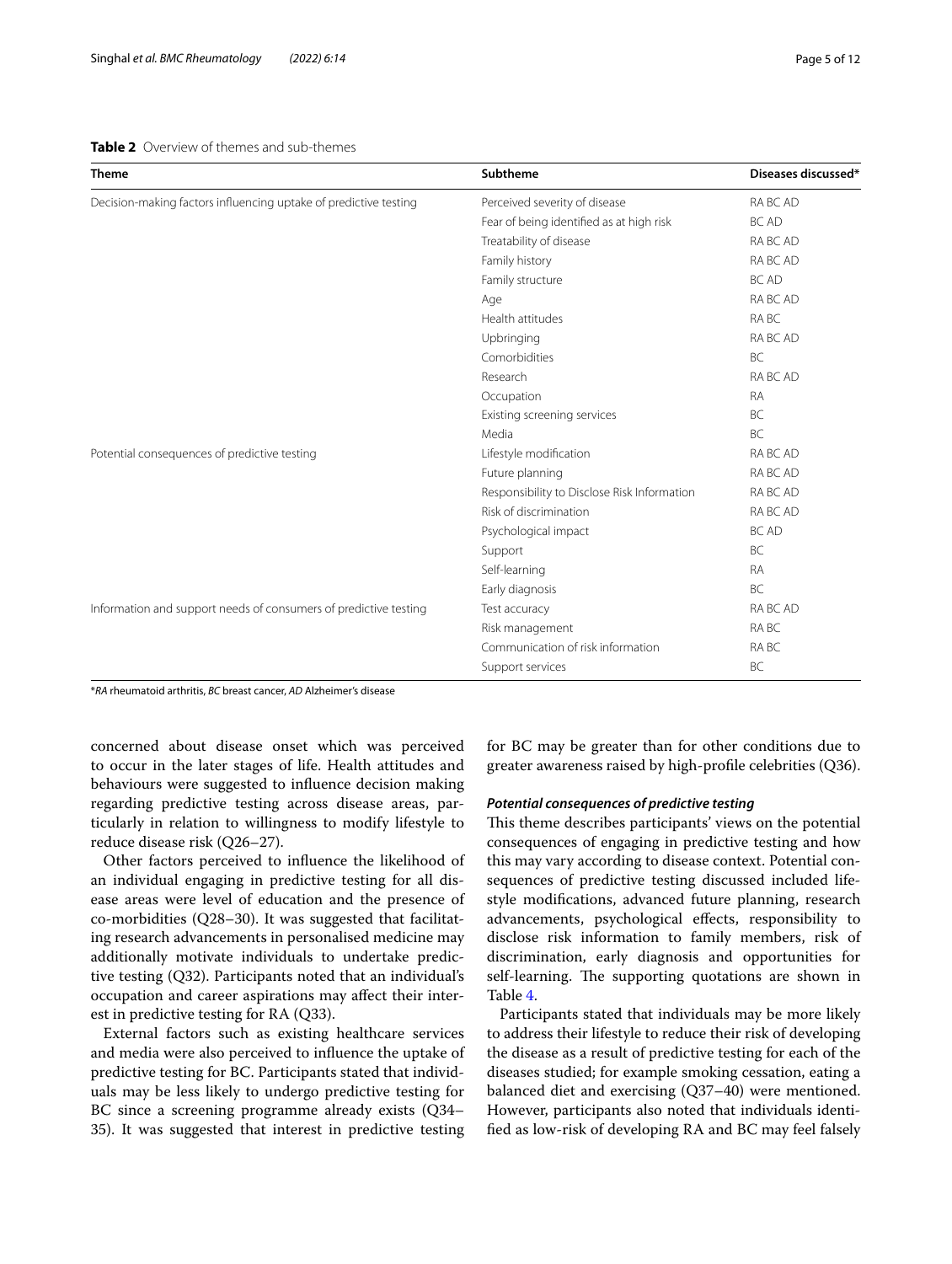# <span id="page-5-0"></span>**Table 3** Quotations relating to decision-making factors influencing uptake of predictive testing

| Code                                     | Quotation                                                                                                                                                                                                                                                        | <b>Disease</b>         |
|------------------------------------------|------------------------------------------------------------------------------------------------------------------------------------------------------------------------------------------------------------------------------------------------------------------|------------------------|
| Perceived severity                       |                                                                                                                                                                                                                                                                  |                        |
| Q1                                       | It's such a huge thing, it's not like I'm not saying cancer isn't huge but like this is a lot more,<br>there's no going back from it. (Participant 19)                                                                                                           | Early-onset AD         |
| Q2                                       | No one really wants to know a death sentence. (Participant 22)                                                                                                                                                                                                   | Early-onset AD         |
| Q3                                       | You think cancer 'oh I'm going to die', Alzheimer's 'I'm getting old I'm gonna die' but rheu-<br>matoid arthritis I just think 'oh that's pain'. (Participant 13)                                                                                                | Early-onset AD, BC, RA |
| Q4                                       | The rheumatoid arthritis is not going to kill Miss Jones, so it's not a life threatening disease. RA<br>(Participant 1)                                                                                                                                          |                        |
| Q5                                       | I think it's slow just achy joints, cranky knees, your hands are a little bit stiff and a few<br>months pass before you think to go to the doctors. (Participant 3)                                                                                              | RA                     |
| Q6                                       | It never even crossed my mind that I could go onto develop it, didn't realise, lack of educa- RA<br>tion there. (Participant 3)                                                                                                                                  |                        |
| Fear of being identified as at high risk |                                                                                                                                                                                                                                                                  |                        |
| Q7                                       | I don't know if I'd want that hanging over me because it terrifies me, absolutely terrifies<br>me. (Participant 8)                                                                                                                                               | Early-onset AD         |
| Q8                                       | There is that side of being scared. (Participant 19)                                                                                                                                                                                                             | Early-onset AD         |
| Q9                                       | A lot of people would shy away from it because of the fear. (Participant 8)                                                                                                                                                                                      | ВC                     |
| Treatability                             |                                                                                                                                                                                                                                                                  |                        |
| Q10                                      | I think I would go less likely to have a test, if I knew it was a degenerative condition which<br>had no treatment. (Participant 2)                                                                                                                              | Early-onset AD         |
| Q11                                      | I'd be less inclined to take it because at least with the breast cancer as you say, it's treat-<br>able, if you find out there's some benefit to it. (Participant 18)                                                                                            | Early-onset AD, BC     |
| Q12                                      | I would only take the test if I knew that the result, I could change it based on my lifestyle,<br>I'd be much more likely to get it I think. (Participant 20)                                                                                                    | RA                     |
| Family history                           |                                                                                                                                                                                                                                                                  |                        |
| Q13                                      | If I know I've got the family history I've probably grown up expecting it. (Participant 2)                                                                                                                                                                       | Early-onset AD         |
| Q14                                      | Knowing I had a family history would be good enough for me, I wouldn't want to know<br>too much more after that. (Participant 23)                                                                                                                                | Early-onset AD         |
| Q15                                      | If you kind of know you have a family history you might be already, not necessarily taking<br>precautions but doing stuff like for that I probably wouldn't take the test because being<br>myself I probably would have searched it up already. (Participant 23) | RA                     |
| Q16                                      | I would want to know and we've had quite a lot of experience with Alzheimer's with<br>friends and family. (Participant 3)                                                                                                                                        | Early-onset AD         |
| Q17                                      | If there has been a positive outcome in the family, then she would be very much inclined<br>to do so, but if there has been negativity towards it, then she might consider not doing it.<br>(Participant 1)                                                      | ВC                     |
| Q18                                      | If they've had a family history as well, they've seen members of their family go through it<br>and they want to prevent that happening. (Participant 9)                                                                                                          | ВC                     |
| Family structure                         |                                                                                                                                                                                                                                                                  |                        |
| Q19                                      | What is her domestic situation? Is she on her own, is she as you pointed out looking after Early-onset AD<br>somebody as a carer? (Participant 5)                                                                                                                |                        |
| Q20                                      | I think it would depend on whether or not she has kids or if she's planning to have kids.<br>(Participant 15)                                                                                                                                                    | Early-onset AD         |
| Q21                                      | I think most women, particularly if they've got children would want to have the test.<br>(Participant 3)                                                                                                                                                         | BC                     |
| Q22                                      | If she's got daughters she might want to find out in case her daughters might develop<br>breast cancer in the future. (Participant 6)                                                                                                                            | BC                     |
| Age                                      |                                                                                                                                                                                                                                                                  |                        |
| Q <sub>23</sub>                          | I'd think 'well maybe I can wait until that age', I'm only this age now so I don't need to<br>know. (Participant 9)                                                                                                                                              | RA                     |
| Q <sub>24</sub>                          | A young person may not be thinking that far ahead anyway. (Participant 17)                                                                                                                                                                                       | BC                     |
| Q <sub>25</sub>                          | It's not until you hit perhaps 40 and you seem to become aware of various illnesses and<br>the frailty of life I don't know whether a youngster would want to go down the route of<br>finding out (Participant 3)                                                | Early-onset AD         |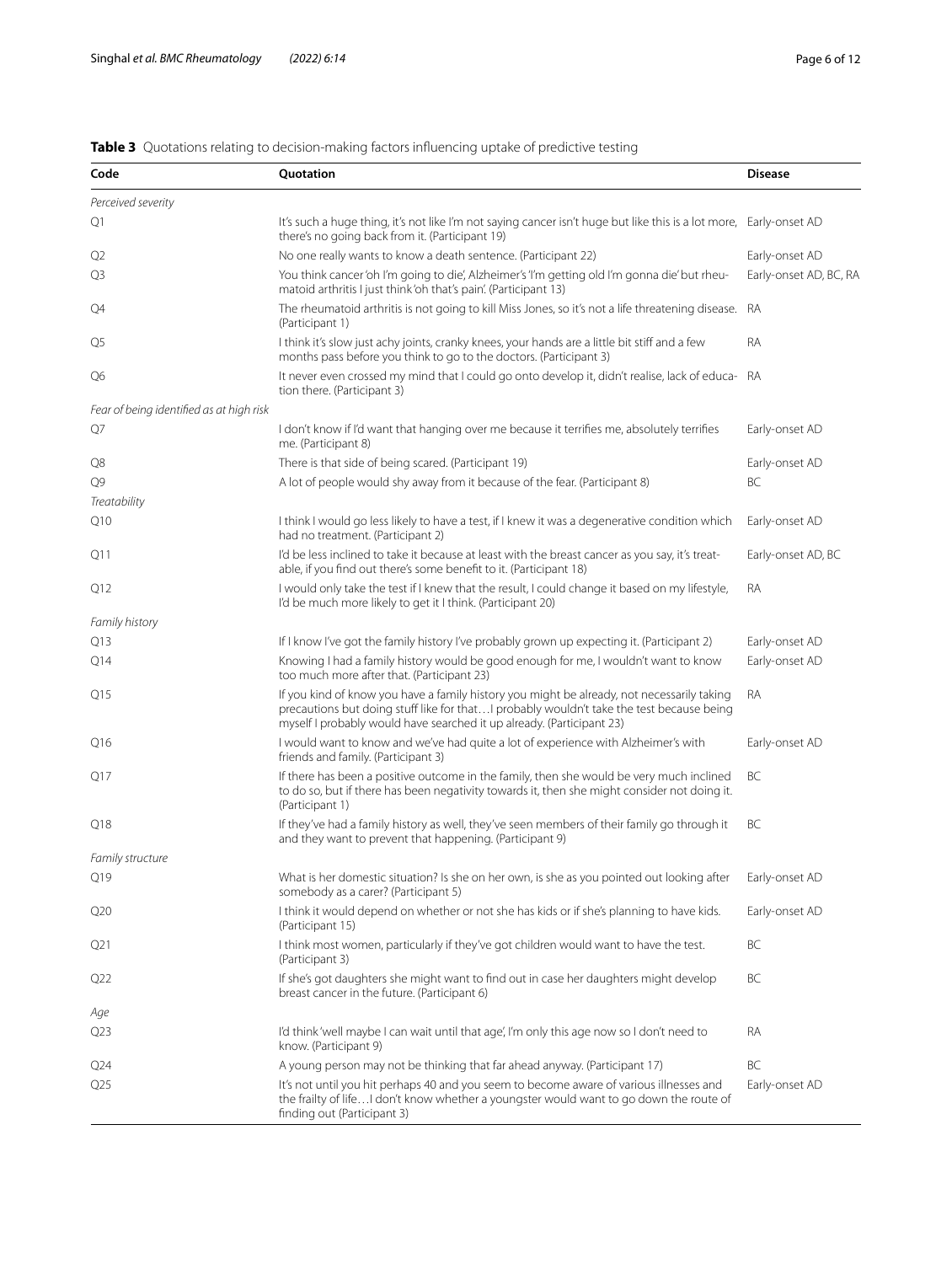## **Table 3** (continued)

| Code                        | Quotation                                                                                                                                                                                                                                  | <b>Disease</b>         |
|-----------------------------|--------------------------------------------------------------------------------------------------------------------------------------------------------------------------------------------------------------------------------------------|------------------------|
| Health attitudes            |                                                                                                                                                                                                                                            |                        |
| Q26                         | I think some people want to do everything they personally can to reduce and modify their RA<br>risks, and other people say 'well if it's going to happen, it's going to happen'. (Participant 2)                                           |                        |
| Q27                         | A lot of people wouldn't do it because they don't want to change who they are, they don't BC<br>want to change their lifestyle. (Participant 11)                                                                                           |                        |
| Upbringing                  |                                                                                                                                                                                                                                            |                        |
| Q28                         | The level of the person's education and knowledge and experiences, that would have an<br>impact on the decisions they make. (Participant 4)                                                                                                | <b>RA</b>              |
| Q29                         | Every individual is different and dependent on what her upbringing is and the choices she BC<br>makes then it would have an impact. (Participant 4)                                                                                        |                        |
| Q30                         | It's about your mentality and the way you think about things (Participant 21)                                                                                                                                                              | Early-onset AD         |
| Co-morbidities              |                                                                                                                                                                                                                                            |                        |
| Q31                         | Has she got any other illnesses. (Participant 5)                                                                                                                                                                                           | BC                     |
| Research                    |                                                                                                                                                                                                                                            |                        |
| Q <sub>32</sub>             | I think in the interest of science and progression it would probably motivate them to go<br>and have it done so that they can help with research or in any way contribute towards<br>that kind of research for the future. (Participant 1) | RA, Early-onset AD, BC |
| Occupation                  |                                                                                                                                                                                                                                            |                        |
| Q33                         | It could depend on what kind of job you do, so if it's like an office type job or a physical<br>one, and when the pension age is at the time. (Participant 17)                                                                             | <b>RA</b>              |
| Existing screening services |                                                                                                                                                                                                                                            |                        |
| Q <sub>34</sub>             | We're supposed to be checking for breast cancer anyway, so unless it would put her on a<br>kind of special you know, some kind of special treatment that she would get. (Participant<br>22)                                                | BC                     |
| Q <sub>35</sub>             | I've got to this age so I'm eligible for the screening now, so I don't need to have further<br>testing. (Participant 9)                                                                                                                    | BC                     |
| Media                       |                                                                                                                                                                                                                                            |                        |
| Q36                         | I'm starting to think about Angelina Jolie now, so I don't know, things also like media influ- BC<br>ence. (Participant 21)                                                                                                                |                        |

reassured and consequently stop practising healthy behaviours (Q41–42).

Predictive testing was perceived to facilitate advanced planning for the future. It was suggested that individuals found to be at-risk of early-onset AD or BC could prepare for incapacity or death by preparation of their will, care plans, fnancial savings (Q43–46). In contrast, risk results for RA were perceived to potentially infuence an individual's decisions about house purchases or career options (Q47–49).

The responsibility of individuals to disclose risk results to family members was perceived to be disease-dependent. Individuals undertaking predictive testing for RA were perceived to have little responsibility to share their risk results (Q50), whereas for BC and early-onset AD importance was often placed on individuals informing their children, especially to inform daughters about BC risk (Q51–53). Participants also raised concerns about the risk of discrimination by employers and insurance companies across all diseases, highlighting a need of reassurance regarding confdentiality for potential consumers (Q54–57).

Predictive testing for early-onset AD and BC was perceived to have potential psychological consequences, though this was not discussed in relation to RA. It was suggested that predictive testing for early-onset AD and BC could have a positive psychological impact health as it reduces uncertainty around disease development (Q58). Conversely, the potential for knowledge of risk status to cause considerable distress was also discussed (Q59–62). It was also suggested that individuals undertaking predictive testing may require additional support to cope with their risk results (Q63–64).

Participants noted that predictive testing for RA has the potential to raise personal awareness of symptoms and treatment options, (Q65–67). In contrast, predictive testing for BC was likely to be associated with earlier diagnosis and consequently better prognosis because at-risk individuals may be more likely to regularly self-check their breasts or access screening services (Q68–69). Participants further suggested that individuals established to be at risk of BC should be ofered more frequent mammograms and access to surveillance (Q70).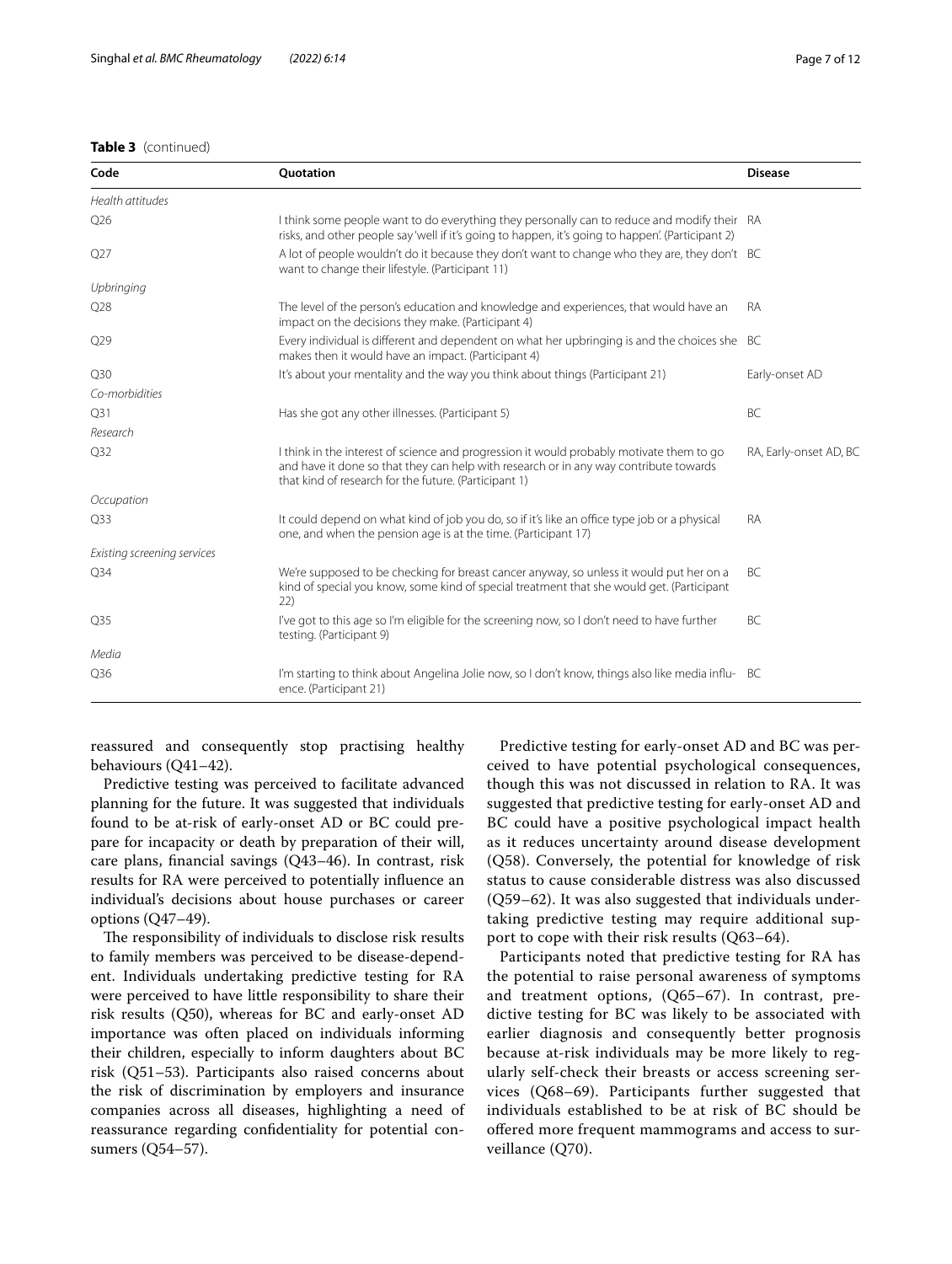<span id="page-7-0"></span>

|  |  |  |  | Table 4 Quotations relating to potential consequences of predictive testing |  |  |
|--|--|--|--|-----------------------------------------------------------------------------|--|--|
|--|--|--|--|-----------------------------------------------------------------------------|--|--|

| Code                                        | Quotation                                                                                                                                                                                                                                                                                             | <b>Disease</b> |
|---------------------------------------------|-------------------------------------------------------------------------------------------------------------------------------------------------------------------------------------------------------------------------------------------------------------------------------------------------------|----------------|
| Lifestyle modification                      |                                                                                                                                                                                                                                                                                                       |                |
| Q37                                         | You could change your lifestyle, eat healthier, exercise, keep the brain active, those kind of stuff. (Participant 8)                                                                                                                                                                                 | Early-onset AD |
| Q38                                         | If I find out I've got a particular genetic trait then will I be able to change my lifestyle and reduce that risk.<br>(Participant 9)                                                                                                                                                                 | BC             |
| Q39                                         | It gives you a chance to get yourself fit and reduce your risks like smoking, and they sometimes say pollution<br>and all sorts of things. (Participant 3                                                                                                                                             | RA             |
| Q40                                         | Perhaps presented in your own personal profile it might make you change your mind, it might take on a bit of<br>extra significance. (Participant 20)                                                                                                                                                  | BC             |
| Q41                                         | If they don't have this gene they could think I'm completely fine, I'm not going to get it. (Participant 19)                                                                                                                                                                                          | BC             |
| Q42                                         | I might stop doing all the good things like cycling and running and being healthy, I might stop doing all the pre-<br>ventative stuff because I thought the risk was remoter than I would have anticipated. (Participant 2)                                                                           | RA             |
| Future planning                             |                                                                                                                                                                                                                                                                                                       |                |
| Q43                                         | You can make allowance in terms of financial, putting money away for care and treatments that is you know<br>that's what you're expecting later down the line. Make sure you've got a Power of Attorney. A good Will. (Partici-<br>pant 18)                                                           | Early-onset AD |
| Q44                                         | If you know there's a likelihood you're going to develop it you can start to put things in place for the future and<br>you know address your home and make it safe and start to do proceduresmake sort of memory boards and<br>that sort of thing. (Participant 3)                                    | Early-onset AD |
| Q45                                         | Expecting the worst you could put things in place so that you know if the worst were to happen that you know,<br>things like your family were looked after and things like life insurance. (Participant 8)                                                                                            | BC             |
| Q46                                         | If you've got children and you need to prepare to leave them something to look after themselves, so your life-<br>style might change in that you're cutting back on doing things. (Participant 9)                                                                                                     | BC             |
| Q47                                         | If you were going to buy a house and there's a chance of you having rheumatoid arthritis, would you buy a<br>house with stairs or get a bungalow. (Participant 10)                                                                                                                                    | RA             |
| Q48                                         | If you're a builder and the pension age is probably 89 by the time we get there, you'll be thinking 'oh god I can't<br>be a builder for the next 25 years' you'd have to look at alternate career options. (Participant 17)                                                                           | RA             |
| Q49                                         | I think it would like change your career path or your life. (Participant 11)                                                                                                                                                                                                                          | RA             |
| Responsibility to disclose risk information |                                                                                                                                                                                                                                                                                                       |                |
| Q50                                         | I'm not sure I would rush to share it with my children. (Participant 2)                                                                                                                                                                                                                               | RA             |
| Q51                                         | She should probably let her kids know. (Participant 22)                                                                                                                                                                                                                                               | Early-onset AD |
| Q52                                         | As much as it is a personal choice, I feel like if that was me I'd feel a certain amount of responsibility to tell peo-<br>ple I'm related to that I have a genetic predisposition. (Participant 11)                                                                                                  | BC             |
| Q53                                         | If she has daughters she should certainly talk about it to them I think, so that they can be aware and perhaps<br>take the test if necessary. (Participant 6)                                                                                                                                         | BC             |
| Risk of discrimination                      |                                                                                                                                                                                                                                                                                                       |                |
| Q54                                         | I'd be very careful about letting it get out into the public sphere because there is a lot, even when you don't<br>have insurance companies, but still if a company knows that you're sick or have a higher risk of being sick,<br>they're not going to hire you. (Participant 22)                    | BC             |
| Q55                                         | I think possibly everyone in terms of jobs, work situations and things like that, how employers would be if that<br>information was disclosed, you know employers would start questioning that person's reliability confidential<br>disclosure would have to be carefully considered. (Participant 1) | Early-onset AD |
| Q56                                         | If genetic testing became part of everyday life then the insurance company would certainly put a clause in<br>there 'have you had any genetic testing done?' and that could impact on whether they insure you or not or how<br>much you have to pay for insurance. (Participant 1)                    | Early-onset AD |
| Q57                                         | We can say there is confidentiality it's highly unlikely that information gets out, but that information is still there<br>and it could get out, and that would impact your ability to work. (Participant 22)                                                                                         | RA             |
| Psychological impact                        |                                                                                                                                                                                                                                                                                                       |                |
| Q58                                         | It's always better to know either way because she'll just spend her life worrying, but at least the test would give<br>her an answer so to speak. (Participant 20)                                                                                                                                    | BC             |
| Q59                                         | It might have a higher impact for your mental health. (Participant 2)                                                                                                                                                                                                                                 | Early-onset AD |
| Q60                                         | Tortured for a long time with whether she would or she wouldn't get the diagnosis. (Participant 17)                                                                                                                                                                                                   | Early-onset AD |
| Q61                                         | Mentally about living with what could be a ticking time bomb, there are some I think who would find it very<br>very difficult to carry on life as normal, it would forever be with them that they were at this increased risk.<br>(Participant 2)                                                     | BC             |
| Q62                                         | It could also give her unnecessary worry. (Participant 22)                                                                                                                                                                                                                                            | BC             |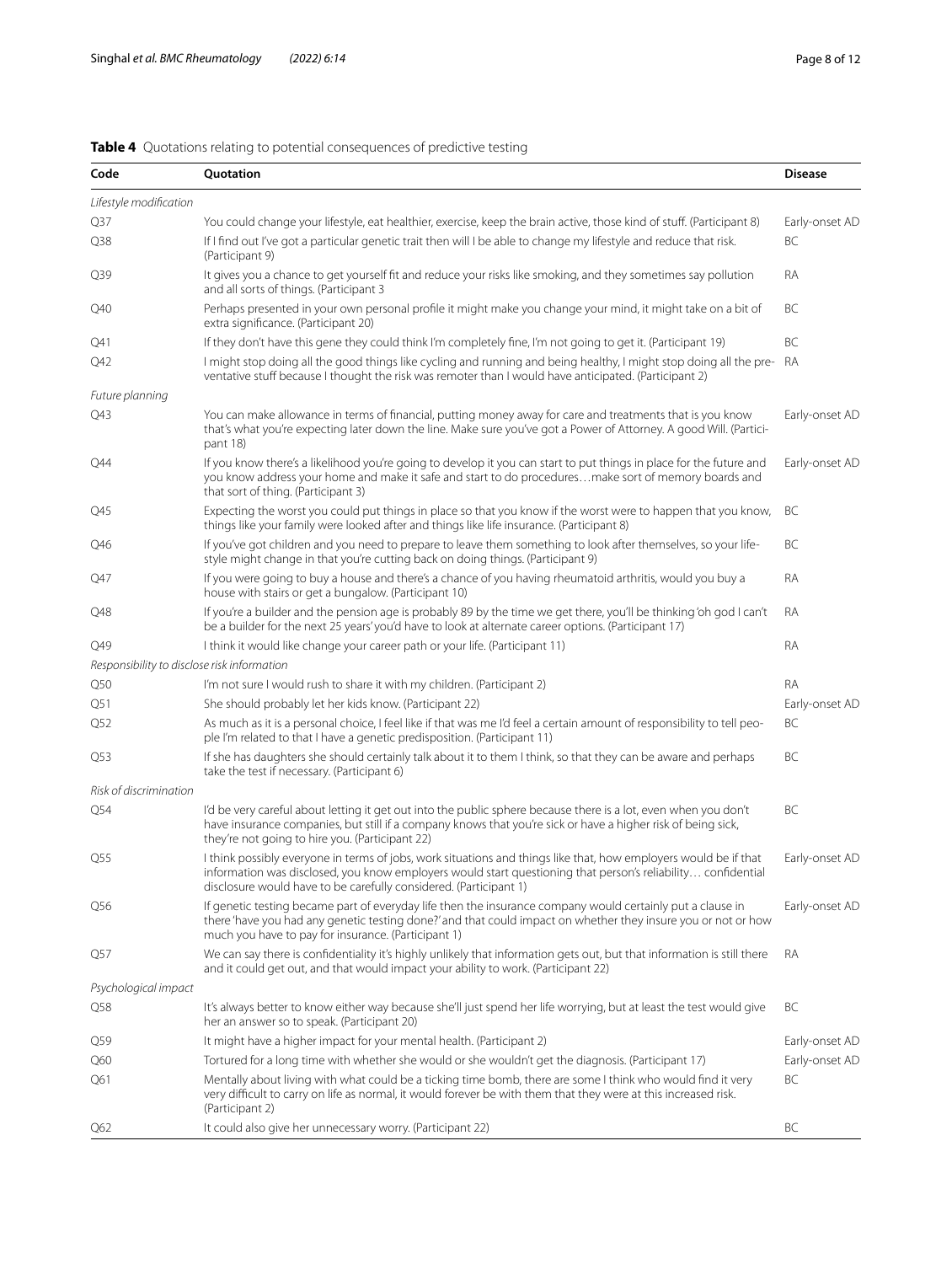#### **Table 4** (continued)

| Code            | Quotation                                                                                                                                                                                                                                                                                                                                  | <b>Disease</b> |
|-----------------|--------------------------------------------------------------------------------------------------------------------------------------------------------------------------------------------------------------------------------------------------------------------------------------------------------------------------------------------|----------------|
| Support         |                                                                                                                                                                                                                                                                                                                                            |                |
| Q63             | I'd also look at support services around as well, because even though it isn't a diagnosis, certain people might<br>require additional support for you know, so as not to worry or you know drive themselves mad thinking about it<br>constantly. (Participant 8)                                                                          | BC.            |
| Q64             | If they need someone to talk to about itso maybe just also maybe even it it's just a one-off session to talk to<br>maybe a professional. (Participant 23)                                                                                                                                                                                  | BC             |
| Self-learning   |                                                                                                                                                                                                                                                                                                                                            |                |
| Q65             | It gives you the chance doesn't it, to go out and educate yourself, find out what drugs are out there and what<br>the scenario is going to be in the future. (Participant 3)                                                                                                                                                               | RA             |
| Q66             | It would make you more aware of educating yourself as to what to look for. (Participant 3)                                                                                                                                                                                                                                                 | <b>RA</b>      |
| Q67             | If you know there's a likelihood of it developing, even if it's only 20%, you would then perhaps think 'oh my joints<br>are a bit sore, I haven't noticed that before', it would make you do a bit of research and you found out about it,<br>and you would actually be more aware of your body, the changes in your body. (Participant 3) | <b>RA</b>      |
| Early diagnosis |                                                                                                                                                                                                                                                                                                                                            |                |
| Q68             | An earlier diagnosis will mean it's more treatable. (Participant 19)                                                                                                                                                                                                                                                                       | BC.            |
| Q69             | It could make you more vigilant to do self-testing. (Participant 13)                                                                                                                                                                                                                                                                       | BC.            |
| Q70             | Being able to have access to more frequent mammograms and stuff like that. (Participant 23)                                                                                                                                                                                                                                                | BC             |

# *Information and support needs for consumers of predictive testing*

# **Discussion**

### **Summary of fndings**

This theme describes the information and support needs that participants discussed in relation to predictive testing, and how these may vary according to disease context. The supporting quotations are shown in Table [5](#page-9-0).

Participants stated that, irrespective of disease context, potential users of risk assessment interventions should be provided with information on the accuracy of such assessments and evidence in support of predictive testing across all diseases (Q71–74). Additionally, it was suggested that information on available treatment options and prevention strategies should be offered to potential consumers to enable informed decision-making on participation in predictive testing for RA and BC (Q75–79). This informational need was not discussed in relation to early-onset AD.

Participants further acknowledged that risk results across all diseases should be communicated in a manner that ensured understanding but avoided individuals feeling overwhelmed (Q80–83). Due to the likelihood of negative psychological consequences such as worry, it was perceived to be important that all individuals engaging in predictive testing were signposted to appropriate support (Q84–86). The support needs of individuals engaging in predictive testing were more often discussed in relation to BC than they were in relation to early-onset AD and RA.

This qualitative study explored public perceptions of predictive testing for RA in comparison to early-onset AD and BC in relation to three key themes: decision-making factors, consequences and consumer needs. In each of these areas, there were key diferences in participants' viewpoints according to the disease in question, which often related to the participants' perceptions that RA was more treatable and had less of a negative impact on people's lives than the other diseases discussed. This finding is in agreement with prior research describing commonly held misperceptions about RA [\[15](#page-11-21), [16](#page-11-22)].

Factors suggested to infuence an individual's decision to engage in predictive testing across all diseases included perceived severity of the illness, treatability, family history, age, health attitudes, upbringing and the presence of co-morbidities. Results for BC and AD aligned with those of a similar study in Germany [\[25](#page-11-16)]. However predictive testing was more often perceived in a positive light for BC and AD than for RA in the present study.

Potential consequences of predictive testing across all diseases included implementation of healthy lifestyle modifcation and advanced future planning. Consistent with previous research on public perceptions of predictive testing in other disease contexts, the participants reported concerns relating to the risk of discrimination by employers and insurance companies  $[21]$  $[21]$ . The psychological impact of predictive testing for individuals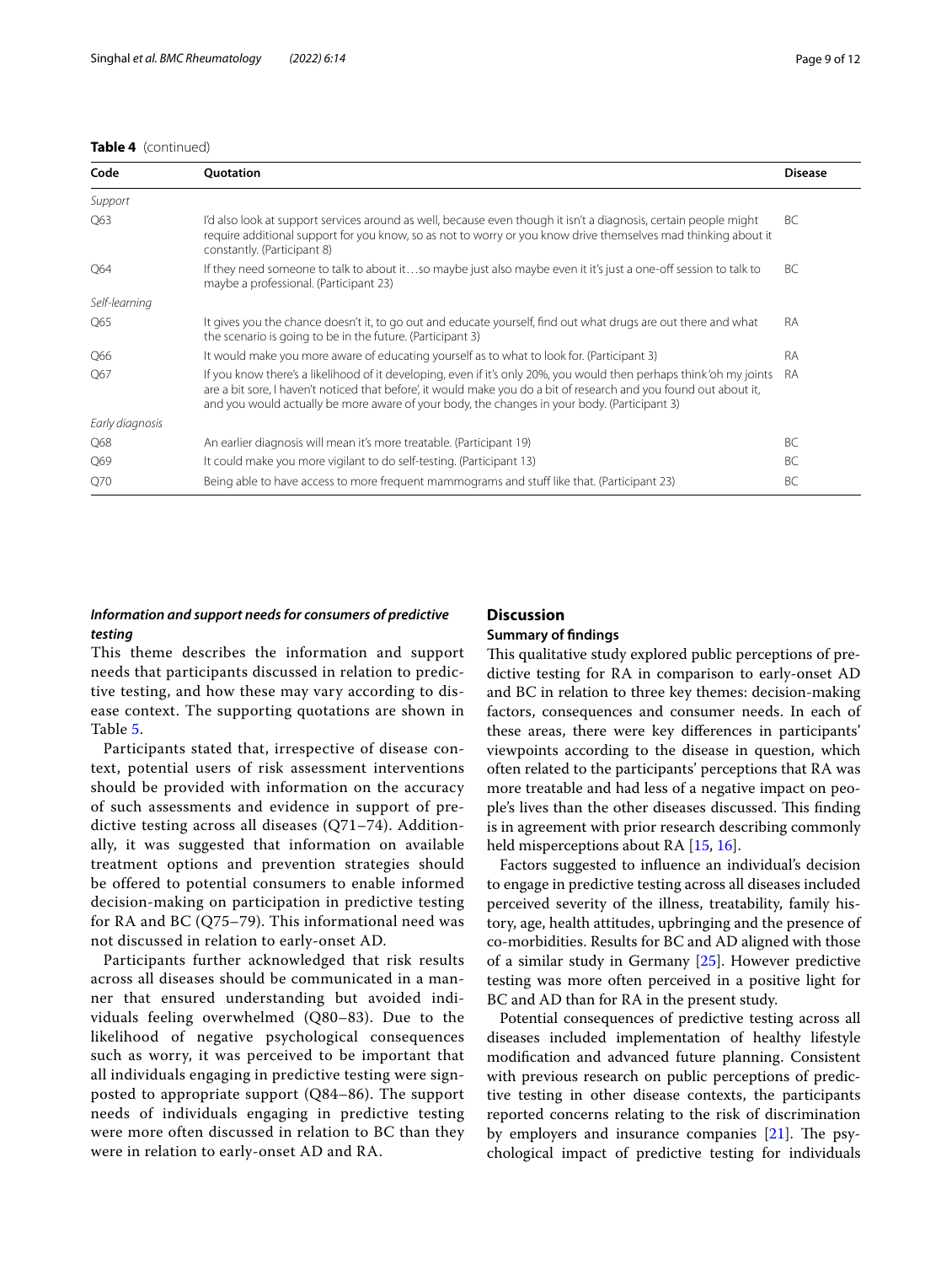| Code                              | Quotation                                                                                                                                                                                                                                                                                                                         | <b>Disease</b> |
|-----------------------------------|-----------------------------------------------------------------------------------------------------------------------------------------------------------------------------------------------------------------------------------------------------------------------------------------------------------------------------------|----------------|
| Accuracy                          |                                                                                                                                                                                                                                                                                                                                   |                |
| Q71                               | How thorough is the genetic testing, and the reliability of thathow much research is out there to prove that it's<br>effective in terms of for the individual? (Participant 4)                                                                                                                                                    | BC             |
| Q72                               | The question that would come to my mind is how reliable is the testinghow accurate is this test. (Participant 4)                                                                                                                                                                                                                  | <b>RA</b>      |
| Q73                               | I think I'd need to know about false positives and false negatives in that kind of percent [20% risk from genetic test].<br>(Participant 2)                                                                                                                                                                                       | <b>RA</b>      |
| Q74                               | Going back to the actual testing, I mean if it's as broad the result, currently with the technology that we have, how<br>useful is that to know anyways. (Participant 17)                                                                                                                                                         | Early-onset AD |
| Risk management                   |                                                                                                                                                                                                                                                                                                                                   |                |
| Q75                               | The first thing she would want to know is what are her options in terms of treatment, or all the options available to<br>her. (Participant 1)                                                                                                                                                                                     | BC             |
| O76                               | They may want to know if there's any preventative things they can do if they do find out they're at risk (Participant<br>9)                                                                                                                                                                                                       | BC             |
| Q77                               | It would be useful to have ways in which you could potentially reduce your risk if they didn't have it then they<br>might not necessarily go out on their own to do their own research. (Participant 7)                                                                                                                           | <b>RA</b>      |
| Q78                               | Giving them the whole package when you are giving the results. (Participant 7)                                                                                                                                                                                                                                                    | <b>RA</b>      |
| Q79                               | I would want to speak to experts before having a test; is this really going to make any difference if I know, and are<br>there treatments I can have, or things that I can do that are preventative. (Participant 9)                                                                                                              | <b>RA</b>      |
| Communication of risk information |                                                                                                                                                                                                                                                                                                                                   |                |
| <b>O80</b>                        | It needs to be worded carefully not to scaremonger people. (Participant 7)                                                                                                                                                                                                                                                        | <b>RA</b>      |
| Q81                               | If they're given too much information, then they feel overwhelmed and not able to make a decision. The clinicians<br>would have to find the balance on how much information they give the person having the test so that they can<br>make an informed decision but not be sort of swayed by fear. (Participant 9)                 | <b>BC</b>      |
| Q82                               | Need to balance the personal yet collective way of explaining things carefully. (Participant 7)                                                                                                                                                                                                                                   | <b>RA</b>      |
| Q83                               | I just think either some context to the numbers or just that it should be just explained exactly what these numbers<br>mean rather than just spitting a number out, I don't think it really explains the full breadth of the situation. (Partici-<br>pant 22)                                                                     | BC.            |
| Support services                  |                                                                                                                                                                                                                                                                                                                                   |                |
| Q84                               | Waiting for the results to come back and stuff like that is one of the worst times. (Participant 8)                                                                                                                                                                                                                               | BC             |
| Q85                               | I'd also look at support services around as well, because even though it isn't a diagnosis, certain people might<br>require additional support for you know, so as not to worry or you know drive themselves mad thinking about it<br>constantly. (Participant 8)                                                                 | BC             |
| Q86                               | There also needs to be a bit of care for the person who the test has been taken ongiving the person the result<br>and just like 'yeah you're likelihood of getting breast cancer is 99%' and they've got no-one to turn to, so I think it's<br>really important that the support network is there for the person. (Participant 7) | BC             |

## <span id="page-9-0"></span>**Table 5** Quotations relating to information and support needs of consumers of predictive testing

was perceived to be much greater for early-onset AD and BC in comparison to RA. Furthermore, there was more ambiguity regarding an individual's responsibility to disclose risk results for RA compared to both early-onset AD and BC. Predictive testing involving genetic information raises complex ethical issues around responsibility relating to the individual, their family, and their healthcare professionals, which are discussed extensively elsewhere [\[25](#page-11-16), [30](#page-11-24)]. Our results highlight the importance of understanding the interplay between these ethical issues and illness perceptions, and how this interplay varies across diseases. It was suggested that predictive testing may motivate at-risk individuals to increase awareness of early symptoms and treatment options. This could have a positive impact on help seeking for RA, as delayed help seeking for RA is known to be a major source of treat-ment delay and worse clinical outcomes [\[31](#page-11-25)].

There were fewer differences across the diseases addressed in this study in relation to the information needs and support services that participants suggested were important for those considering/taking predictive tests. Information on the accuracy of predictive testing was perceived to be important in all disease contexts. In addition, the perceived educational needs of potential consumers of predictive testing for both RA and BC included information on available treatment options and preventive strategies. In accordance with previous research, the participants' discussions highlighted a need for awareness-raising initiatives and educational resources centred on RA [[14,](#page-11-10) [15\]](#page-11-21). Although the likelihood of negative psychological consequences in relation to predictive testing for RA was thought to be minimal, it was suggested that consumers of predictive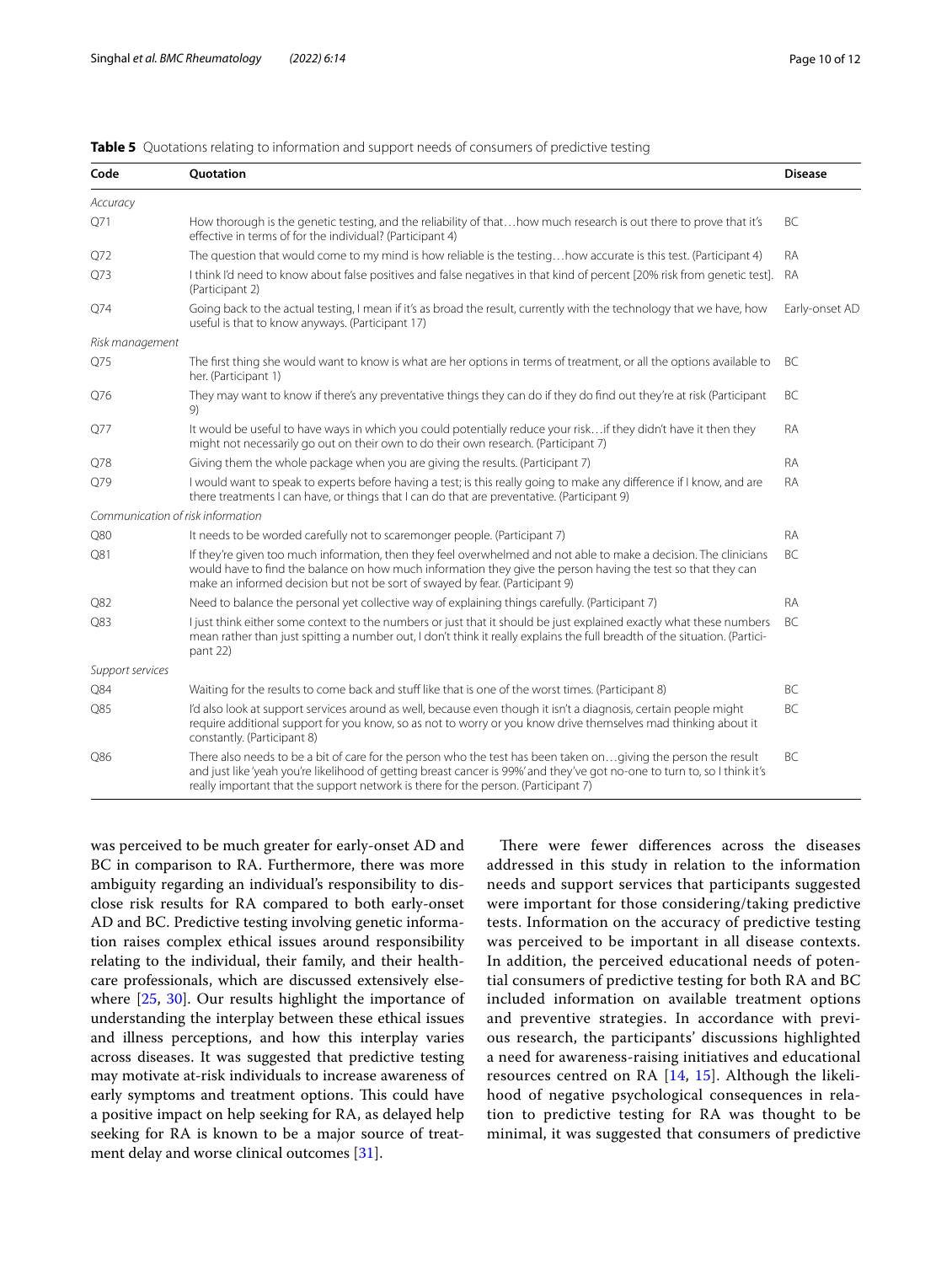testing across all disease contexts should be signposted to appropriate support services.

#### **Strengths and limitations**

To the authors' knowledge, this is the frst qualitative study to explore public perceptions of predictive testing for RA in comparison with other disease areas. Our study sample is well- balanced across genders, ages and ethnicities. However, there are some limitations. Firstly, the sample was limited to individuals who were able to attend a focus group in-person in Birmingham, UK and may not be representative of other populations. Further work is needed to understand how perspectives on predictive testing vary across populations and cultures [[32\]](#page-11-26). Secondly, it is possible that our sample is compromised by selection bias, since participants may have been more interested in health issues compared to the general population. Thirdly, the order of the disease vignettes was not alternated across the focus groups. Therefore, it is possible that discussion about early-onset AD and BC vignettes before that relating to RA infuenced the responses provided by the participants to the third vignette. Finally, the participants responses to hypothetical vignettes may not refect real world responses to predictive testing [\[33\]](#page-11-27). Whilst the current analysis generates insights by comparing RA with BC and AD, the fndings may not transfer to comparisons with other diseases. Whilst this qualitative study generated rich insights about perceptions of predictive testing for RA by asking participants to consider comparisons between disease areas, it was not designed to test formal hypotheses about diferences between diseases. Quantitative studies designed to address the latter objective would be an interesting area of further investigation.

Notwithstanding these potential limitations, this exploratory study demonstrates that perceptual variation across disease contexts is worthy of further investigation to inform policy and practice in this rapidly evolving area.

# **Conclusion**

In conclusion, there was considerable overlap across all three diseases regarding decision-making factors, consequences and information needs. However, predictive testing was perceived to be of less utility for RA, and to be associated with fewer psychological and moral consequences than BC or early-onset AD. The potential for predictive testing to result in earlier intervention was noted for RA and BC. The information and support needs identifed in this study across disease areas should be incorporated into tailored resources to support informed decision-making and service design of future predictive testing programs. Strategies to

mitigate concerns regarding communication and confdentiality of disease risk results are required.

#### **Abbreviations**

RA: Rheumatoid arthritis; BC: Breast cancer; AD: Early-onset Alzheimer's disease; UK: United Kingdom; COREQ: Consolidated criteria for reporting qualitative research guidelines; Q: Supporting quotations.

## **Supplementary Information**

The online version contains supplementary material available at [https://doi.](https://doi.org/10.1186/s41927-021-00244-w) [org/10.1186/s41927-021-00244-w.](https://doi.org/10.1186/s41927-021-00244-w)

#### <span id="page-10-0"></span>**Additional fle 1.** COREQ checklist.

<span id="page-10-1"></span>**Additional fle 2.** Semi-structured interview schedule.

#### **Acknowledgements**

The authors would like to thank Silke Schicktanz for initiating the comparative study that incorporated the current study.

#### **Authors' contributions**

JS: Contributed to data coding, analysis and drafting of the manuscript. IW: Contributed to data coding, analysis and revision of the manuscript. GS: Contributed to study conception, design, data collection, analysis and revision of the manuscript. SW: Contributed to study conception, design and revision of the manuscript. KR: Contributed to study conception, design and revision of the manuscript. MF: Contributed to study conception, design, data collection, analysis and revision of the manuscript. All authors read and approved the final manuscript.

#### **Funding**

This work was supported by the Swedish Foundation for Humanities and Social Sciences (Riksbankens Jubileumsfond) [grant number M13–0260:1]. IW is supported by Versus Arthritis, [grant number: 21560]. KR is supported by the NIHR Birmingham Biomedical Research Centre. The funders had no role in the study design, data collection and analysis, or preparation of this manuscript.

#### **Availability of data and materials**

The datasets used and/or analysed during the current study are available from the corresponding author on reasonable request.

#### **Declarations**

#### **Ethics approval and consent to participate**

This study was performed in accordance with the declaration of Helsinki, and was granted ethical approval by the University of Birmingham Science, Technology, Engineering and Mathematics Ethical Review Committee (ERN\_17- 0298). Informed consent was obtained for all participants.

#### **Consent for publication**

Not applicable.

#### **Competing interests**

The authors declare that they have no competing interests.

#### **Author details**

<sup>1</sup> College of Medical and Dental Sciences, University of Birmingham, Birmingham, UK.<sup>2</sup> Rheumatology Research Group, Institute of Inflammation and Ageing, College of Medical and Dental Sciences, University of Birmingham Research Laboratories, Queen Elizabeth Hospital, Birmingham B15 2WB, UK. <sup>3</sup> Department of Health Sciences, Faculty of Life Sciences, Hamburg University of Applied Sciences, Hamburg, Germany. <sup>4</sup>MRC Versus Arthritis Centre for Musculoskeletal Ageing Research, Birmingham, UK.<sup>5</sup> Research Into Inflammatory Arthritis Centre Versus Arthritis, College of Medical and Dental Sciences, University of Birmingham, Birmingham B15 2TT, UK.